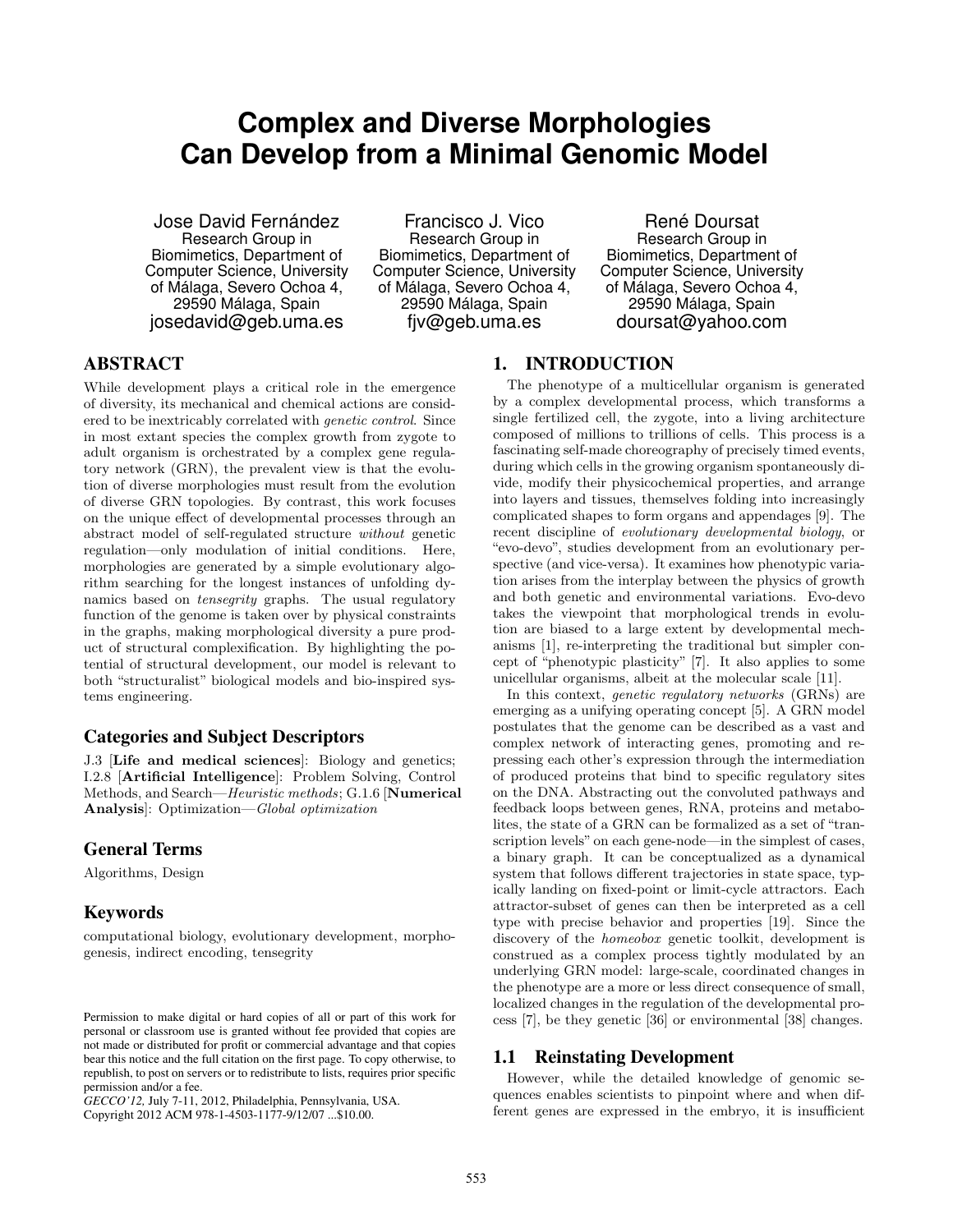to understand how the organism builds itself [27]. Regulating and regulated genes of a GRN are separated in reality by the major gap of development, which comprises cellular biomechanics and chemical signaling. To fill this gap, evo-devo researchers describe developmental processes as a coupling between GRNs and the physical properties of the organisms [7, 9]. The aim of the present work is to focus on the latter, specifically the ability of tensegrity structures (see Section 2.1) to generate a wide diversity of forms.

Complex morphologies can be generated by developmental processes. Mechanical cues (strain, compression, bending forces, etc.) play a key role in development by modulating cell differentiation, influencing the direction of growth, and, of special interest here, deforming tissues [13]. Even late-stage (post-embryogenesis) events, such as the folding of the mammalian gut, are primarily determined by mechanical dynamics [33]. Geometrically, the typical embryogenesis of a triploblastic animal consists of a set of complex and precisely timed developmental steps, which dynamically change the physical properties of the cells, the surrounding extracellular matrix and the differential adhesiveness among cells and between cells and other substrates [9].

At a mechanical level, several types of morphogenetic processes can be distinguished, such as cell sheets growing in a given direction, or cells detaching from these sheets and migrating to create new groups. Some of the most common morphogenetic processes include "invagination", in which a sheet of cells folds inward, possibly resulting in the folded cells detaching to form another sheet (e.g., the neural tube), and "branching", in which a tube recursively branches off into a fractal-like pattern (e.g., lung organogenesis [16] or vasculogenesis [21]).

### 1.2 Relegating Genetic Control

In sum, for evo-devo, biological development consists of a precise spatio-temporal cascade of developmental stages in which morphodynamic physical processes are continually regulated by the genome at multiple levels [27]. Rewinding the course of evolution, however, one can make the hypothesis that in the beginnings of multicellular life the morphologies of organisms might have been essentially generated by physical processes and their environmental conditions, while it is only later that gene regulation had stepped in and taken control [29]. In this paradigm, morphologies made their first appearance as a contingent, but deterministic, result of physicochemical constraints, after which new layers of regulation mechanisms encoded in the DNA helped stabilize these pre-existing developmental processes and expose them to genetic variation and natural selection.

The present study broadly belongs to *artificial develop*ment (AD), an emerging field at the crossroads of computational biology, artificial life and evolutionary computation that studies computational models of development toward various scientific and engineering applications [35]. Typically, the use of evolutionary methods to conduct a parameter search or stochastic optimization becomes especially difficult when the individuals are complex systems, i.e. made of a large number of interacting components, because of their high dimensionality (number of degrees of freedom). As a new avenue of bio-inspiration, AD therefore offers interesting approaches to encode complex problems in a compact way, via a developmental or generative stage. AD genomes are cases of "indirect" encodings whose size is significantly smaller than "direct" encodings [35], thus greatly improving the efficiency of evolutionary algorithms (despite the added developmental calculation).

However, the introduction of a developmental stage adds a new layer of complexity in some cases. In most AD models, indirect encoding remains a complex interaction between the genotype (often a GRN) and the developing phenotype, for example in generative architectures based on L-system grammars [14], Framsticks robots using genetic programming [20] or path-follower creatures produced by graph rewriting [22]. Some researchers have investigated more complex and biologically realistic models of developing phenotypes with the intention of minimizing the size and complexity of the genotype even further to make it more amenable to evolutionary methods [8]. In this context, our study represents an exploration of how small the genetic component of an AD model can become, while also keeping structural principles simple and still enabling an evolutionary search to solve a problem—in this case, give rise to a diversity of morphologies. To this aim, we use tensegrity structures, as explained in the next section.

#### 2. MECHANICAL MODEL

# 2.1 The Potential of Tensegrity

Historically, many definitions of tensegrity structures have been proposed [18]. Most of them are variations on the original definition by Snelson [34] and Fuller [10], respectively the creator and namer of this concept (from a contraction of "tensional integrity"). The most generic definition of tensegrity involves a structure composed of compression-bearing rigid elements (rods) isolated from each other and connected by a network of tensioned cables (springs), such that the sum of forces acting on each vertex is null [25] and the structure is maintained in mechanical equilibrium. The balance of strains and compressive forces sustained by each tensegrity element is called the self-stress of the structure and characterizes the high structural resilience of the whole. Combined with an exceptionally high rigidity-to-mass ratio, all these properties make tensegrity an object of active study with numerous applications in architecture, civil and mechanical engineering [25].

The last decade has also seen many applications of tensegrity structures to robotics. They comprise the design of control systems in walking robots by analytical [12] or evolutionary [31] methods, the optimization of the dynamical response of articulated wing frameworks [2], the reliance on large-scale couplings and nonlinear dynamics in tensegrity to achieve locomotion with minimal control [32], and the design of ballistic structures able to withstand landing impacts by minimizing the effects of compression shocks [23].

The concept of tensegrity has also been extensively used in biology, notably by Ingber at the molecular and cellular levels [15]. His proposal that the cytoskeleton can be modeled as a dynamic tensegrity structure has led to a new explanation of several properties of cells and tissues in terms of tensegrity properties, in particular:

- the exceptional resilience of the cytoskeleton [3] as an effect of uniform load distribution in tensegrity structures;
- the complex mechanical response of the cell [15, 4] to deformation and substrate-dependent shape change;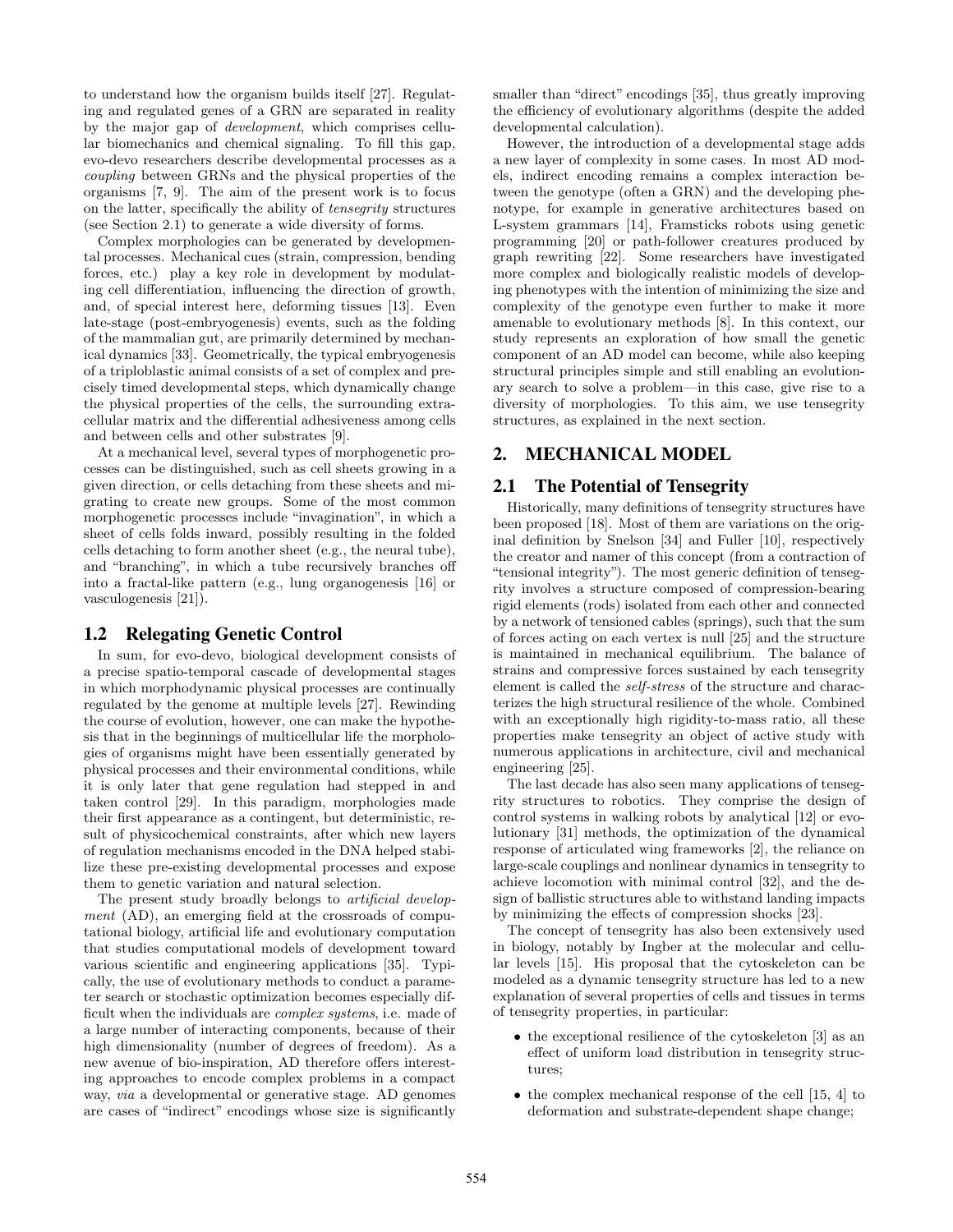

Figure 1: A 2D circular sheet of cells modeled as an elastic tensegrity structure (see text). A morphogenetic event (invagination) is triggered by shortening the peripheral elastic links of a group of neighboring cells [30]. During the subsequent relaxation process, the structure reaches a new equilibrium state. Three snapshots are shown: start of simulation  $(t = 0)$ , midway folding  $(t = 2)$ , and final state  $(t = 350)$ . Blue plot: total energy as a function of time (notice the sharp drop).

• the conversion of mechanical signals into biochemical responses, or "mechanotransduction" relying on force distribution throughout the cytoskeleton [17].

These properties have important consequences on development, too. As sheets of cells expand and cells assemble in specific locations, they become subject to forces and strains that provide mechanical cues, which in turn eventually affect the timing of the growth stages. The tensegrity properties of the cytoskeleton are critical in supporting this whole process [24].

#### 2.2 A Circular Sheet of Cells

In this section, we describe a model of development with minimal genetic control based on tensegrity structures. Since the elements of a tensegrity structure store potential energy, the structure can find itself in an unstable state. If the balance of forces is perturbed beyond a certain threshold, whether by shape deformation or modification of the stress properties of the elements, the structure will "snap" to accommodate these new constraints. It will then settle again into a lower-energy state possibly characterized by a very different shape, dissipating potential energy in the process.

Our work exploits this propensity to "catastrophic" state change or "phase transition" exhibited by tensegrity structures under certain stress conditions. It is inspired by a simple 2D developmental model of invagination [26, 30], in which a circular sheet of cells is modeled as a closed chain of cellular cytoskeletons. Each cell's cytoskeleton consists of six overdamped elastic edges: four external edges arranged in a quadrilateral plus their two diagonals. These quadrilaterals are then merged together to form a circular elastic network representing a closed sheet of cells (Figure 1, first structure). As a whole, the sheet constitutes a self-stressed tensegrity structure potentially capable of settling into multiple configurations of compressed and strained elements. For example, to provoke an invagination process in one region of the cell sheet, it is sufficient to shorten the resting length of the outer

elastic links in that region (Figure 1, second to fourth structures). This shows that a very simple and localized genetic signal controlling only a few cytoskeletal features is able to induce a dramatic phenotypic change.

We adopt a similar 2D structure (see Figure 2b) as a starting point for the present evolutionary study, leaving aside its origins as a cell sheet model. Instead, we construe it from now on as an abstract model of morphogenetic processes, by which shapes can undergo a complex but well-ordered series of morphological transformations (keeping in mind that some transformations might not be topologically possible in more realistic 3D structures). We show that elastic tensegrity networks are able to rearrange themselves under minimal genetic control and give rise to a diverse array of morphologies. Such behavior makes these structures good candidates to represent the physical substrate of complex development, whether in biological modeling or in bio-inspired engineering.

### 3. EVOLUTIONARY DEVELOPMENT

An evolutionary algorithm is used to explore the parameter space of morphogenetic tensegrity processes. The information comprised in each gene of an individual is interpreted as a local or global perturbation to be applied to its structure at a given developmental stage—here, the initial circular sheet common to all individuals. Thus the genome does not represent the layout of the organism, but scheduled sequence of changes in the internal balance of forces. These changes accumulate potential energy in the structure, and new arrangements of cells emerge from their subsequent expression and unfolding. In summary, to evaluate an individual, the initial structure is first modified according to its genome, then goes through a physical relaxation process, which may include one or several abrupt transitions, until it stabilizes into a new shape. The evaluation is the measure of the "quality" of this morphogenetic process, as it will be explained below.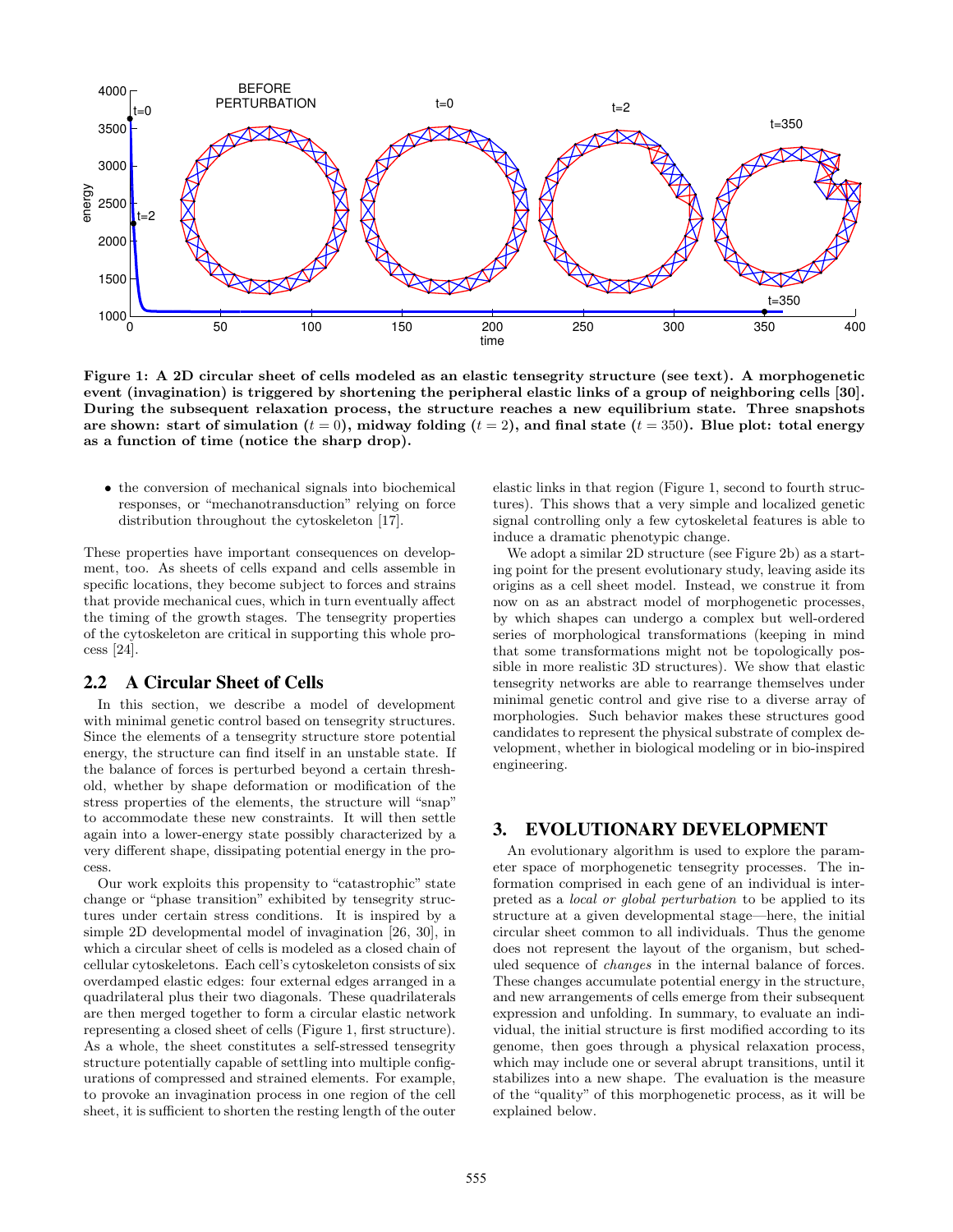

Figure 2: (a) The six elastic links composing each quadrilateral cell. (b) Circular tensegrity structure of 26 connected cells used as the common initial state of all morphogenetic processes. The  $V_2$  link of each cell is superimposed on the  $V_1$  link of its neighbor clockwise. H1's resting length is smaller than its length in the circle, while H2's is longer (see Appendix). Compressed links are red, stretched ones are blue.

#### 3.1 Individuals

We denote by  $H_1$ ,  $H_2$ ,  $V_1$ ,  $V_2$   $D_1$ , and  $D_2$  the six types of elastic links of a single quadrilateral cell (Figure 2a), and by  $L_{ij}$  an instance of (undirected) link between two vertices i and j. The force exerted by  $L_{ij}$  on i at any time is given by  $\mathbf{F}_{ij}^e = -k_{ij} (d_{ij} - l_{ij}) \mathbf{u}_{ij}$ , where  $k_{ij}$  is a positive stiffness coefficient,  $l_{ij}$  the resting length of link  $L_{ij}$ ,  $d_{ij}$  its current length (absolute values), and  $\mathbf{u}_{ij}$  a unit vector oriented from j to i. The initial structure is in equilibrium, i.e.  $\mathbf{F}_i^e = \sum_i \mathbf{F}_{ij}^e = \mathbf{0}$  for all i.  $_{j}$  **F**<sup>e</sup><sub>ij</sub> = **0** for all *i*.

Each cell in the initial sheet structure is indexed by an integer  $c \in [1, 26]$ . The genome of a structure is encoded in a list of variable length, where each perturbation element is represented by a quintuple denoted  $(c_a, c_b, S, T, x)$  with the following definitions:

- $c_a$  and  $c_b$  are two integer *indices* in the range  $[-5, 30]$ such that the perturbation is applied only to the cells that verify  $c \in [\min(c_a, c_b), \max(c_a, c_b)] \cap [1, 26]$
- S is a subset of link types  $\{H_1, H_2, V_1, V_2, D_1, D_2\}$  such that, inside each cell c, the perturbation is applied only to the categories of links listed in S
- T is a rule type symbol from the set  $\{K, R, K_f, R_f\}$ and  $x$  is a real-valued coefficient in  $[0, 2]$ , such that:
	- if  $T = K$ , the link's stiffness k is multiplied by x
	- if  $T = R$ , its resting length l is multiplied by x
	- if  $T = K_f$ , same effect as K; in addition, l is also readjusted such that the force value  $F^e$  =  $-k(d - l)$  is unchanged (under the link's current length  $d$ )
	- if  $T = R_f$ , same effect as R using coefficient x' instead of x such that: if  $x > 1$  then  $x' = x$  for a compressed link  $(l > d)$  and  $x' = 1/x$  for a stretched link  $(l < d)$ , and conversely for  $x < 1$ ; in addition,  $k$  is also readjusted such that  $F^e$  is unchanged.

All perturbations coded in the genome are applied to the initial circular sheet in the order they appear in the list, then the structure is left free to rearrange itself. Note that, while perturbations of types  $K_f$  and  $R_f$  leave the balance of forces seemingly unchanged, they significantly alter "undercover" the mechanical response of affected links to subsequent perturbations, thus greatly influencing the developmental process. Finally, after all perturbations have been applied, links of stiffness k lower than a given threshold are discarded because they play no significant role in the dynamics. Likewise, the values of  $k$  or  $l$  are limited to given maximum values to prevent the system from becoming unstable.

A remark about the computational size of the genome: since  $c_a$ ,  $c_b$ , S and T can each be represented by one byte, and  $x$  is a double-precision floating-point variable, a perturbation can be encoded in just 12 bytes (or even 11, if S and  $T$  are crammed into a single byte). Therefore, with typical evolved genomes containing 2 to 5 perturbations, their size ranges from 10 to 25 variables, or 24 to 60 bytes. Thus the "minimality" of the genome in this work can be understood as referring to its small size as well as the simplicity of the mapping.

### 3.2 Evaluation

Denoting the position of vertex i by  $P_i$ , we can write  $d_{ij} = ||\mathbf{P}_i - \mathbf{P}_j||$  and  $\mathbf{u}_{ij} = (\mathbf{P}_i - \mathbf{P}_j)/d_{ij}$ . The equation of motion of *i* then reads  $\ddot{\mathbf{P}}_i = \mathbf{F}_i^e + \mathbf{F}_i^v$ , where  $\mathbf{F}_i^e$  is the sum of elastic forces:

$$
\mathbf{F}_{i}^{e} = -\sum_{j=1}^{N} A_{ij} k_{ij} (\|\mathbf{P}_{i} - \mathbf{P}_{j}\| - l_{ij}) \frac{\mathbf{P}_{i} - \mathbf{P}_{j}}{\|\mathbf{P}_{i} - \mathbf{P}_{j}\|}
$$

 $(A_{ij} = 1 \text{ or } 0 \text{ denoting the existence or absence of } L_{ij}$  and  $\mathbf{F}_i^v = -\mu \dot{\mathbf{P}}_i$  is a linear damping force, with  $\mu = 0.1$ .

After perturbing the circular sheet according to the genome of an individual, the resulting structure is generally unstable and its numerical simulation requires a fourthorder Runge-Kutta integrator with time step  $\Delta t = 0.01$ . We calculate the total energy of the system  $E = E_k + E_p$ , where  $E_k = \frac{1}{2}m \sum_i ||\dot{\mathbf{P}}_i||^2$  is the kinetic energy of the vertices and

$$
E_p = \frac{1}{2} \sum_{i,j=1}^{N} A_{ij} k_{ij} (\|\mathbf{P}_i - \mathbf{P}_j\| - l_{ij})^2
$$

is the potential energy stored in the elastic links. Typical coefficient values are  $m = 1$  and  $k_{ij} = 20$ , making  $E_k$  of the order of  $10\%$  of E in the very first steps of the relaxation, then at best a fraction of  $1\%$  of E on the long run (Figure 3). As E decreases over time, we stop the relaxation process when the rate of energy loss  $|\dot{E}|$  drops below a given threshold, meaning that the structure is close to its final stable configuration.

In a simple metastable system such as the invagination process of Figure 1, the relaxation from the initial to the final state was following an exponential-looking energy curve, characterized by a sharp drop before a slow decrease. There, the potential energy was spent in one shot. However, tensegrity structures are also able to exhibit much longer and more complex transformations, consisting of a diverse sequence of developmental stages and qualitative transitions (Figure 3). In order to encourage this diversity, we propose to detect the transitions through the conspicuous accelerations that they produce in the energy loss rate, then use them to count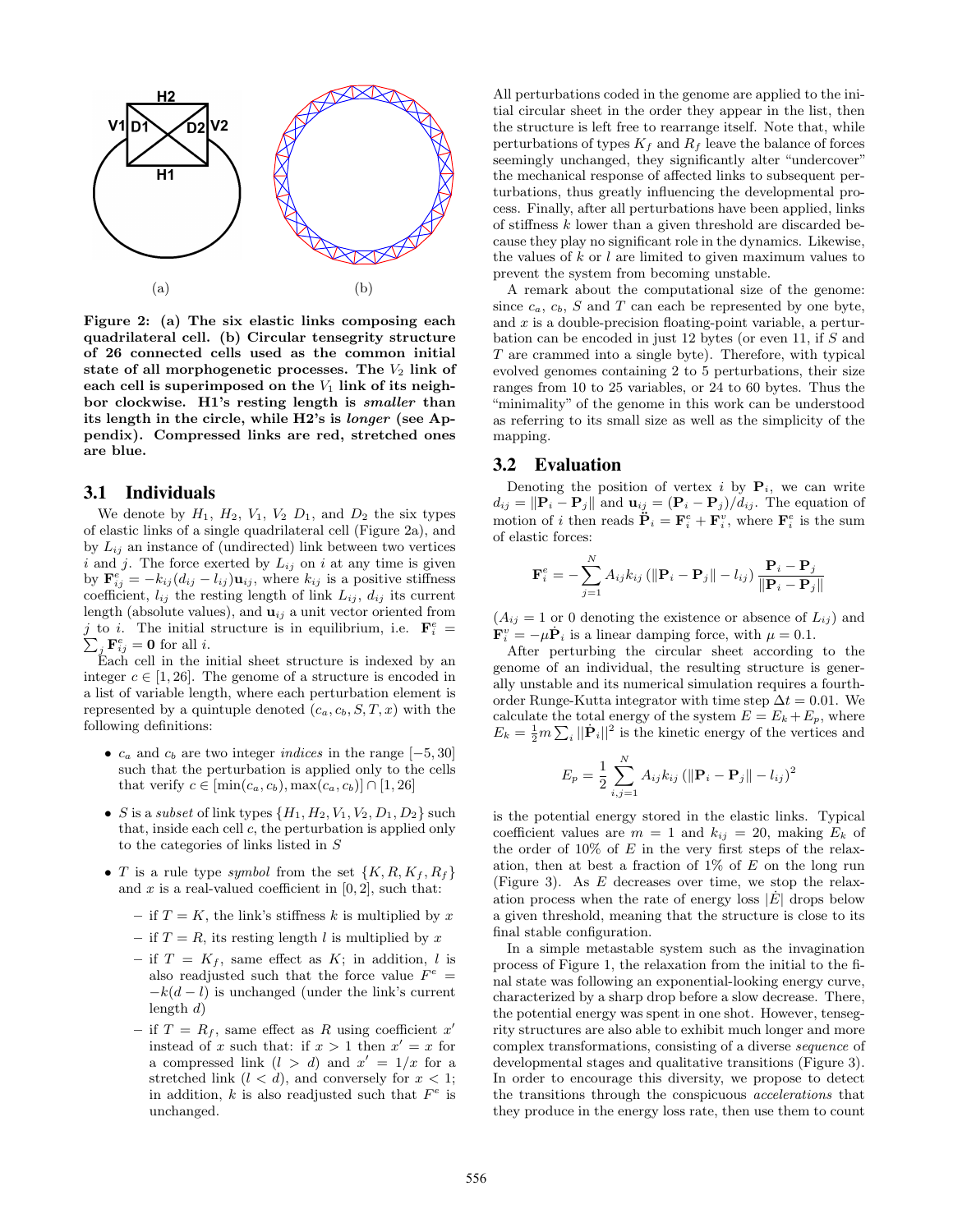

Figure 3: An example of developmental process with minimal genetic control. See the text for details.

the number of developmental steps (energy plateaus), their size and distribution, which will allow us to design a fitness or measure of "quality" of the process.

Staircase steps in the energy curve  $E(t)$  appear as peaks and valleys in its first derivative  $E(t)$ . We count only the peaks in energy rate that have a maximal value greater than a given threshold. Let  $a_q$  be the time of peak  $q, b_{q-1}$  and  $b_q$  the times of the valley flats before and after  $a_q$ , and  $d_q = E(b_{q-1}) - E(b_q)$  the energy drop corresponding to peak q. Denoting by  $\mathbf{D}'$  the complete sequence of energy drops in decreasing order of magnitude:  $\mathbf{D}' = (d'_1 > \cdots > d'_n),$ we first discard its largest component  $d_1'$  (in most cases the initial peak:  $d_1' = d_1$ , viewing it as an outlier. Then, we rescale the values in the reduced set with respect to the second maximum  $d'_2$  and define the fitness  $f$  as the sum of these values:

$$
f = \sum_{k=2}^{n} \frac{d'_k}{d'_2}
$$

Therefore, by attempting to maximize this function, the goal is to favor long and complex developmental processes characterized by an energy profile made of multiple steps of similar size.

#### 3.3 Selection

Randomly generated individuals are unlikely to produce complex developmental processes and diverse morphologies. For this reason, we used the following evolutionary protocol:

- 1. First, 100 individuals are randomly generated and evaluated. This set constitutes the initial population.
- 2. Then, the following steps are repeated 500 times:
	- 2.1 individuals from the current population are selected through a size-4 tournament, with elitism, to generate a new population (i.e., the best individual is automatically copied, while the other individuals compete in randomly chosen groups of 4)
	- 2.2 some individuals of the new population are mutated and re-evaluated.

Three types of mutations affecting the list of "perturbation" genes  $(c_a, c_b, S, T, x)$  are possible:

- delete a randomly chosen gene
- change the value of a randomly chosen component of a randomly chosen gene
- insert a randomly created gene at a randomly chosen location in the gene sequence.

Each mutation is applied to each individual with probability 0.05. The initial 100 individuals contain exactly two randomly created genes, in such a way that the first perturbation gene is always global (i.e., the interval defined by  $c_a$  and  $c<sub>b</sub>$  includes [1, 26] completely), while the second perturbation gene is always localized to 5 cells or less (i.e.,  $|c_a - c_b| \leq 5$ ).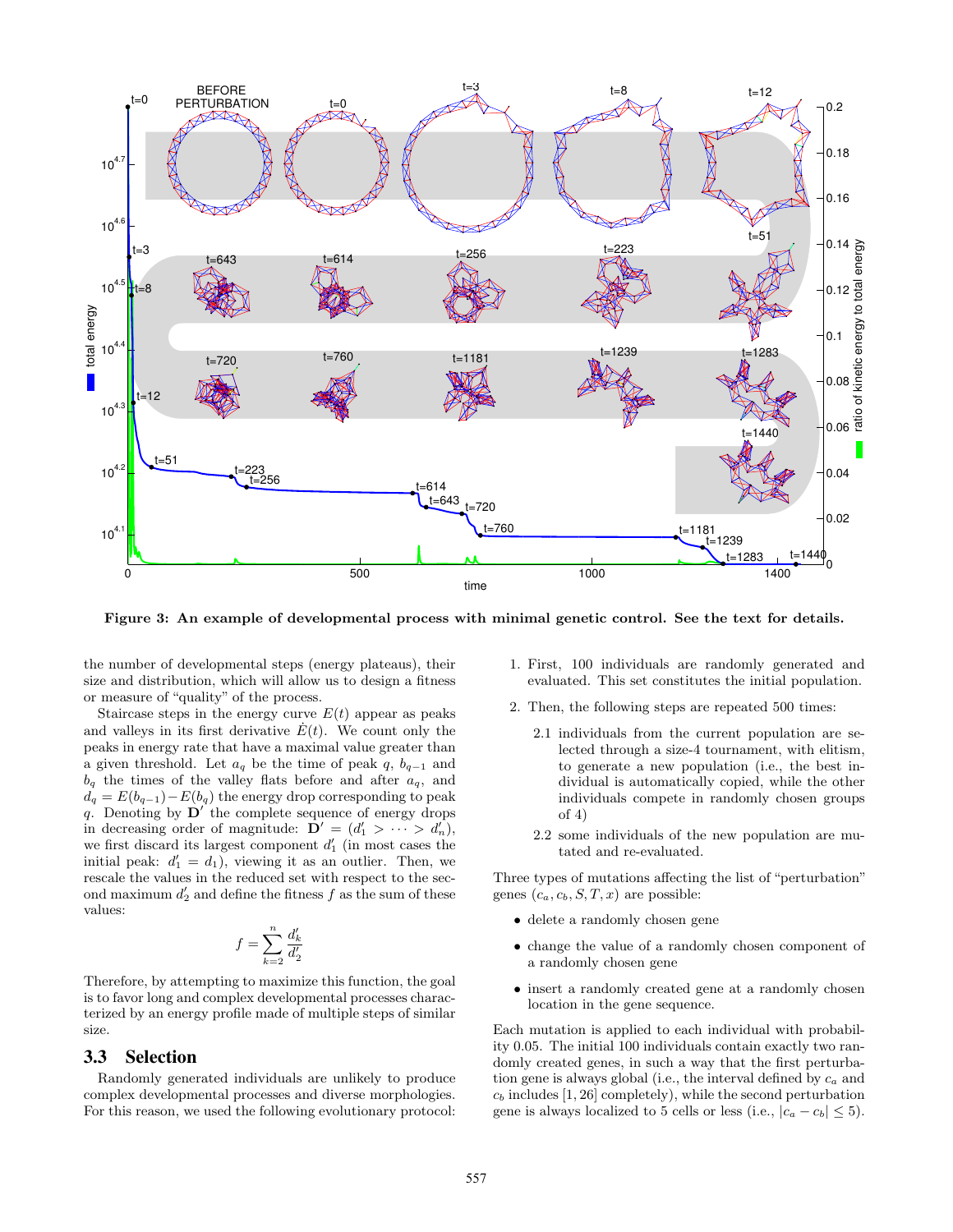# 4. EXPERIMENTAL RESULTS

Through several runs of the above evolutionary algorithm, we found many examples of long processes containing multiple developmental steps. A sizable fraction of these cases were discarded because, for example, the structure would collapse into a small area and make it difficult to visualize a shape. Since the heuristics only relies on an indirect criterion (maximizing  $f$ ), some processes did not resemble any sequence of developmental steps. In numerous other examples, however, the structure did not collapse upon itself and even exhibited interesting bilateral symmetry. In symmetric structures, shape creation could be followed visually as different segments of the cell sheet folded in various ways and gave rise to a wide variety of transient and final morphologies. Figure 3 is illustrative of two typical properties of a "successful" developmental process:

- Developmental steps are characterized by periods of smooth changes separated by sudden transformations, during which potential energy is rapidly converted to kinetic energy, then dissipated, causing a drop in total energy. In most cases, these transitions correspond to sudden reversals in the positions of the extremities of one or several elastic links. The plots of Figure 3 show the typical staircase profile of total energy over time (blue line),  $E(t)$ , and the ratio of kinetic energy (green) line),  $E_k(t)/E(t)$  (drops in the former coinciding with peaks in the latter).
- The structure undergoes dramatic rearrangements. Snapshots of the different stages of development are also shown in Figure 3. The gray path indicates their chronological order. Each snapshot is taken just before or after one of the transition steps characterized by a sudden energy drop (times are indicated on the figures and the corresponding locations on the plot).

In this typical example, two regimes in the dynamics of  $E(t)$ can be clearly distinguished:

- An initial phase where most of the energy is dissipated in a fraction of time. This first and intense "snap" corresponds to the setup of the developmental process, modulated by the local and global genomic perturbations that were stored in the structure.
- A much longer regime during which the remaining energy is dissipated in much smaller quantities (the vertical axis in Figure 3 is a logarithmic scale to show these steps better). This "slow" regime corresponds to the developmental process proper and embodies the essential differences between examples.

The initial conditions of this example are configured by the following genome, composed of a global perturbation followed by two local perturbations:

> $(1, 26, \{H_1\}, R, 2.145)$  $(1, 1, {H_2, D_1}, K, 0.0)$  $(2, 2, {H_2, D_2}, K, 0.0)$

Global perturbations have the effect of introducing a significant amount of potential energy and destabilizing the initial structure. Local perturbations canalize the destabilized structure into an specific developmental path by modulating the location and dynamics of the initial catastrophic events (reversals of elastic links).



Figure 4: Various examples of final morphologies produced by different developmental processes, exhibiting more or less symmetry. All these morphologies are generated from the same initial structure (Figure 2b) by modulating the perturbations applied to that structure.

Many examples of final, stable morphologies have been evolved. As shown in Figure 4, they strikingly differ from each other, although they all originate from the same initial cell sheet structure through folding.

#### 5. DISCUSSION

In this study, we proposed a model of development able to give rise to a diversity of morphologies under minimal genetic control. While it is common to consider that, in most cases, a complex genetic control is necessary to guide an equally complex developmental process, essentially by intervening at bifurcation points to switch on and off distinct, heterogeneous phases (see, e.g., [6]), our model represents an extreme example of self-controlled physical structure. No GRN is needed to guide the unfolding of its dynamics, since the properties of metastable tensegrity modulate themselves the sequence of transformation steps. After perturbation in a few specific points, the structure follows a complex sequence of morphological rearrangements and state transitions before settling down into a final configuration.

This whole process is enabled by the "self-stress" features of the circular sheet used as the initial state of the model. This structure is stable in geometric configurations that correspond to local minima of the energy function (see Section 2.1), and the role of the perturbations specified by an individual's genome is precisely to alter the shape of this energy function. This drives the structure into a developmental path (a trajectory in phase space), where each step is a consequence of the geometric changes created in previous steps, until a new balance of forces is attained. Although our primary goal was to study development as such, this method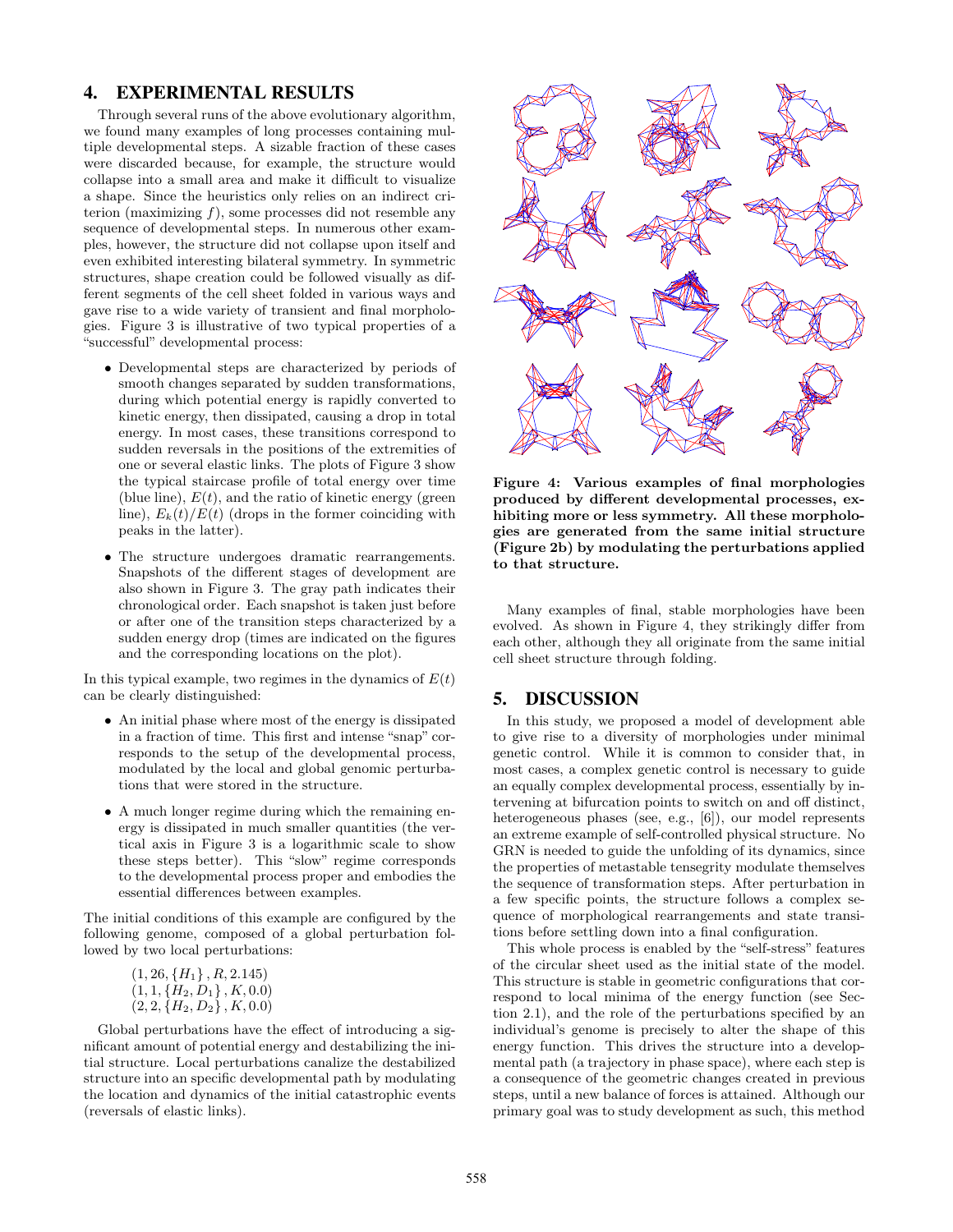can also be seen as a new way to generate novel tensegrity structures (see Section 2.1 for other methods).

# 5.1 Relevance to Biological Modeling

With respect to evo-devo, we believe that the significance of our model is to cast a new light on the question still little addressed in today's predominant gene-centric view of biology: Can organisms also be the product of complex physicochemical developmental processes not (necessarily or always) controlled by complex underlying genetics? This question was mostly investigated by the "structuralist" school of theoretical biology, which can be traced back to Goethe, D'Arcy Thompson, and Waddington (before or during the advent of genetics and its modern synthesis with evolution). Later, in the genomic era, it was most actively pursued and defended by Kauffman [19] and Goodwin [11] under the banner of self-organization, argued to be a greater force than natural selection in the production of viable diversity.

Each element of our tensegrity graphs influences the stress state of the other elements in convoluted, nonlinear ways, creating the conditions for enhanced developmental effects, while only a small amount of genetic information is sufficient to encode structural perturbations. This can also be seen in unicellular organisms whose complex cytostructure develops from an undifferentiated stage. A classical example is Goodwin's model of Acetabularia [11], a genus of green algae in which the genome does not explicitly code for the branching "bracts" (rings of little leaflike elements) of a growing cell. These bracts are only the indirect result of a set of physical initial conditions, which can be modulated by the genome to produce different morphologies in different species. This represents a real-life example of developmental process primarily based on the physical properties of the developing structure, as in our model.

As seen in Figure 3, one tensegrity individual is characterized by its typical sequence of variation steps, or "signature", of its energy over time. These steps are "catastrophic" geometric events, in the sense of René Thom's theory [37], frequently involving reversals of the elastic links, which cause a self-propagating cascade of dramatic jumps in the balance of forces. In Kauffman's interpretation of Waddington's epigenetic landscapes, cell types are metastable states of the cell's genetic regulatory network [19]. The morphodynamics described in this work could thus be considered a purely physical analog of Kauffman's metaphor, at an abstract level of self-organization. A metastable morphology represents a "transient attractor" in the physical dynamics of the structure, as it visits these attractors before arriving in its final state.

Although our model is not related to any real-world biological system, it represents a proof of concept that complex developmental processes do no always need to be controlled by genetics but can largely self-regulate by relying on the physical properties of growing tissues [28]. In this respect, it lends support to the hypothesis that, in the beginnings of multicellular life, organismal development was under little to no genetic regulation [29], instead being guided by structural constraints.

#### 5.2 Relevance to Bio-inspired Engineering

From the point of view of evolutionary computation and systems design, the aims of artificial development are to discover and improve algorithms by leveraging selforganizational processes to code complex solutions with small genomes [8]. Yet, even in this field especially suited to the design of "embodied" agents, a common assumption is that generating architectures complex enough to be capable of spontaneous innovation requires direction from a complex GRN or GRN-like mechanisms distinct from the physical model proper. As mentioned in Section 1.2, many AD models choose to support complexity in the development by a relative complexity in its recipe [8, 14, 20, 22, 6].

Our developmental model is purely "ballistic" in the sense that genetic control is limited to providing perturbations to an initial metastable structure. In this respect, it represents a proof of concept that AD-based evolutionary algorithms [35] can encode solutions to form-finding problems in extremely concise ways. Earlier explorations of this concept [8] have used more complex genetic machinery, which we could avoid here by using tensegrity structures.

Naturally, starting from this minimal base, it would be also perfectly possible to extend the model and reintroduce more genetic information. For example, one could allow perturbations to be triggered not only at the beginning of development but at later times, too, through various physical parameters. This would certainly allow for an even more complex and more reactive growth dynamics, better resembling real-world biological development.

### 6. REFERENCES

- [1] W. Arthur. Biased embryos and evolution. Cambridge University Press, 2004.
- [2] H. Bart-Smith, K. W. Moored, S. A. Taylor, and T. K. Bliss. Optimization of a tensegrity wing for biomimetic applications. In Proceedings of the 45th IEEE Conference on Decision and Control, pages 2288–2293, 2006.
- [3] C. Brangwynne, F. Mackintosh, S. Kumar, N. Geisse, J. Talbot, L. Mahadevan, K. Parker, D. Ingber, and D. Weitz. Microtubules can bear enhanced compressive loads in living cells because of lateral reinforcement. Cell Biology, 173:733–745, 2006.
- [4] M. F. Coughlin and D. Stamenović. A tensegrity structure with buckling compression elements: application to cell mechanics. Journal of Applied Mechanics, 64(3):480–486, 1997.
- [5] E. H. Davidson. Emerging properties of animal gene regulatory networks. Nature, 468(7326):911–920, 2010.
- [6] R. Doursat. Organic Computing, chapter Organically Grown Architectures: creating Decentralized, Autonomous Systems by Embryomorphic Engineering, pages 167–199. Springer, 2008.
- [7] M. J. West-Eberhard. Phenotypic plasticity and the origins of diversity. Annual Review of Ecology and Systematics, 20(1):249–278, 1989.
- [8] P. Eggenberger. Genome-physics interaction as a new concept to reduce the number of genetic parameters in artificial evolution. In Proceedings of the 5th IEEE Congress on Evolutionary Computation, volume 1, pages 191–198, 2003.
- [9] G. Forgács and S. Newman. Biological physics of the developing embryo. Cambridge University Press, 2005.
- [10] B. Fuller. Synergetics: explorations in the geometry of thinking. Macmillan, 1975.
- [11] B. Goodwin. How the leopard changed its spots: the